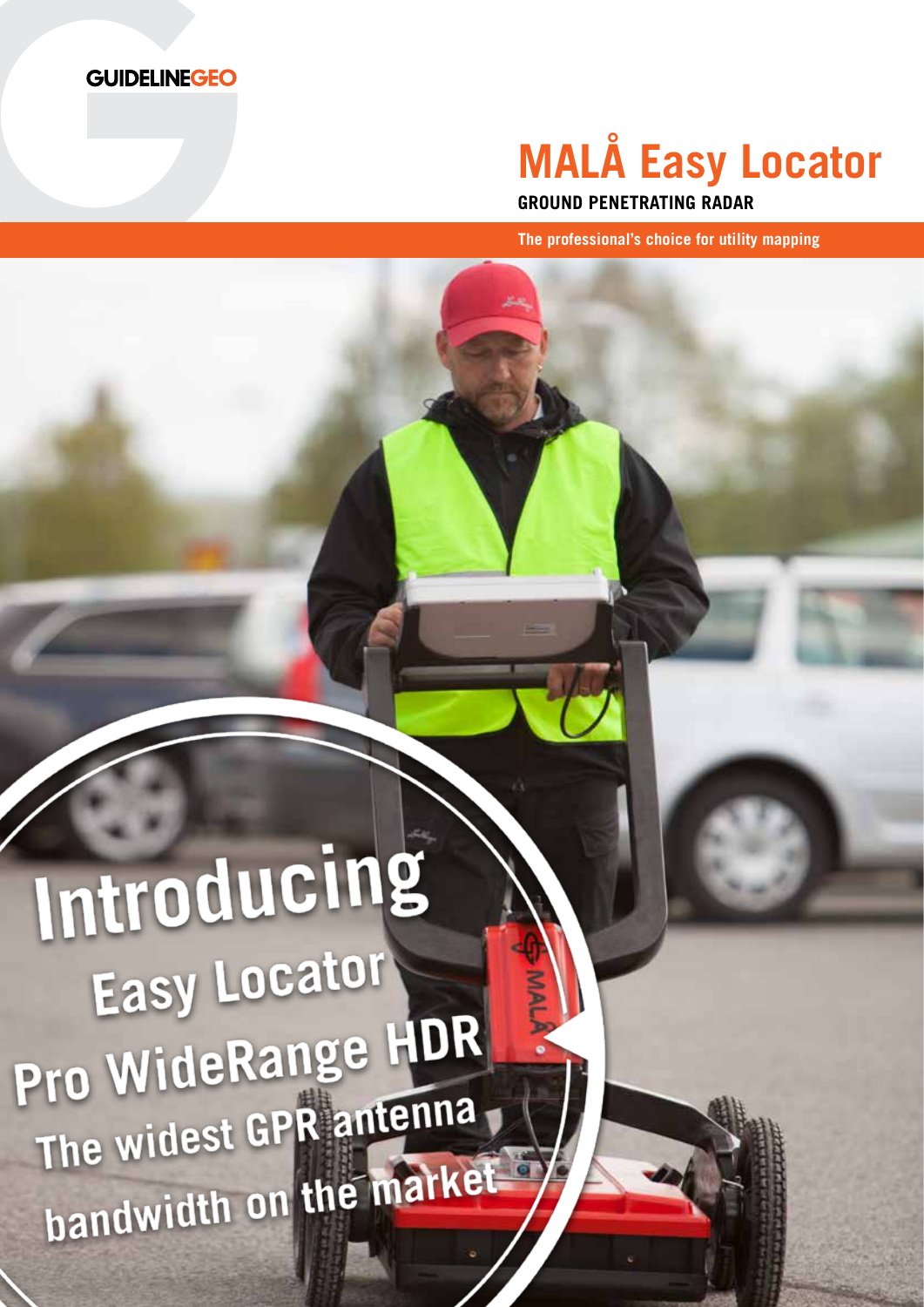### **CPR-system designed for utility locating**

MALÅ Easy Locators offer a cost-effective, end-to-end solution for utility detection. Robust, foldable GPR-systems with exceptional data collection capabilities, offering results within minutes, directly onsite.

Now introducing a unique addition to the EL product family — **Easy Locator Pro WideRange HDR**, with the widest GPR antenna bandwidth available for utility detection and subsurface anomaly locating on the market. Ultra-fast simultaneous high-resolution data acquisition for both shallow and deep targets in one solution.

The EL product family offers a flexible assortment, from simple to advanced, but still with quality and ease-of-use in common. ObjectMapper 2.0 is also offered in conjunction with the EL Pro WideRange HDR, with improved user interface and online map support.

Underground utilities are assets that need to be protected. It is essential to obtain precise and reliable information about the location and depth of buried infrastructure, such as pipes, cables and other utilities.

GPR is a non-intrusive technology and is able to detect both metallic and non-metallic utilities. The EL user-interface is tailored for utility location and is easy-to-use with simple navigation controlled by a single turn-and-push navigator button.

MALÅ HDR real-time sampling technology offers higher data resolution and significantly better depth of penetration compared to traditional GPR technology.

MALÅ HDR technology reduces random noise; providing an unparalleled level of data quality.

MALÅ Easy Locators are protected in robust, high quality casing, built to last in harsh conditions and rough transportation. To simplify logistics between sites and minimize start-up time, the systems are foldable and designed to fit in the trunk of a car.

The re-engineered and remarkably improved Pro Cart takes the operation to a higher level with improved stability and folding mechanics, which facilitates the transport and time out on the field.

### HDR Technology

- $\triangleright$  Significantly faster data acquisition rates
- Greater signal-to-noise ratio
- $\triangleright$  Increased bandwidth
- $\triangleright$  Unprecedented dynamic range and resolution
- $\triangleright$  Higher number of significant bits
- $\triangleright$  Greater depth penetration
- $\triangleright$  Better detection capabilities



*The systems are foldable and designed to fit in the trunk of a car.*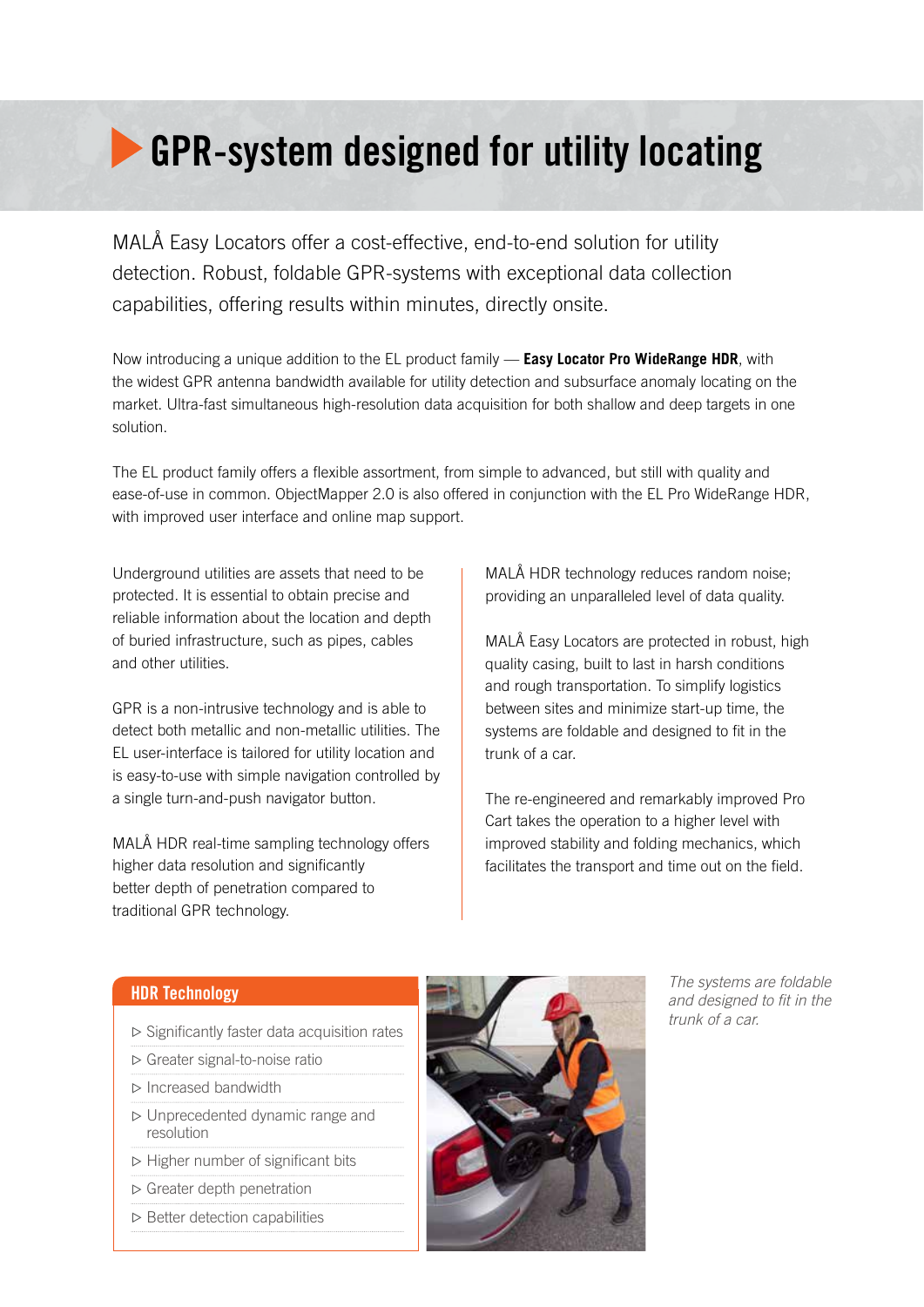# MALÅ Easy Locator Pro WideRange HDR

### **Ultra-fast data acquisition for both shallow and deep utility targets**

MALÅ Easy Locator Pro WideRange HDR is the new antenna option for the EL Pro and offers the broadest bandwidth on the market (80 – 950 MHz). Therefore, the antenna is suitable for both shallow high-resolution surveys and deeper investigations. Software engineers at MALÅ have made their utmost to maintain the simplicity of the user-friendly interface — gaining easy access to the benefits of the new antenna.

The high resolution display will present the WideRange data with a movable horizontal divider at the center of the screen. By moving the divider (up or down) the user will be able to view more (or less) of the high resolution or deep penetrating data respectively.

The re-engineered EL Pro Cart has improved stability, folding mechanics, and a completely encapsulated, wheel axis mounted, encoder. The new battery compartment is completely mechanically re-designed, giving much smoother handling and more battery space.



Movable horizontal divider. The user controls the view by moving a divider up and down

EL HDR WideRange is offered with the MALÅ ObjectMapper 2.0 software. ObjectMapper is an easy-to-use and appreciated software for utility detection professionals. The new 2.0 version includes an improved and intuitive interface and support for online maps.

The background maps handle e.g. Google Maps, OpenStreet map and Open Aerial. The new software also has an improved DXF export, built-in GPS Mapper functionality and export to KMZ files.



### Features

- $\triangleright$  Effective bandwidth: 80-950 MHz, no "blind spots"
- $\triangleright$  Both high resolution data and deep penetration
- Alternative data views More (or less) of the high resolution or deep penetrating data
- $\triangleright$  Pro Cart with improved stability, folding mechanics, battery compartment, tire-options
- $\triangleright$  Improved and intuitive interface
- $\triangleright$  Support for online maps
- $\triangleright$  Improved export functionalities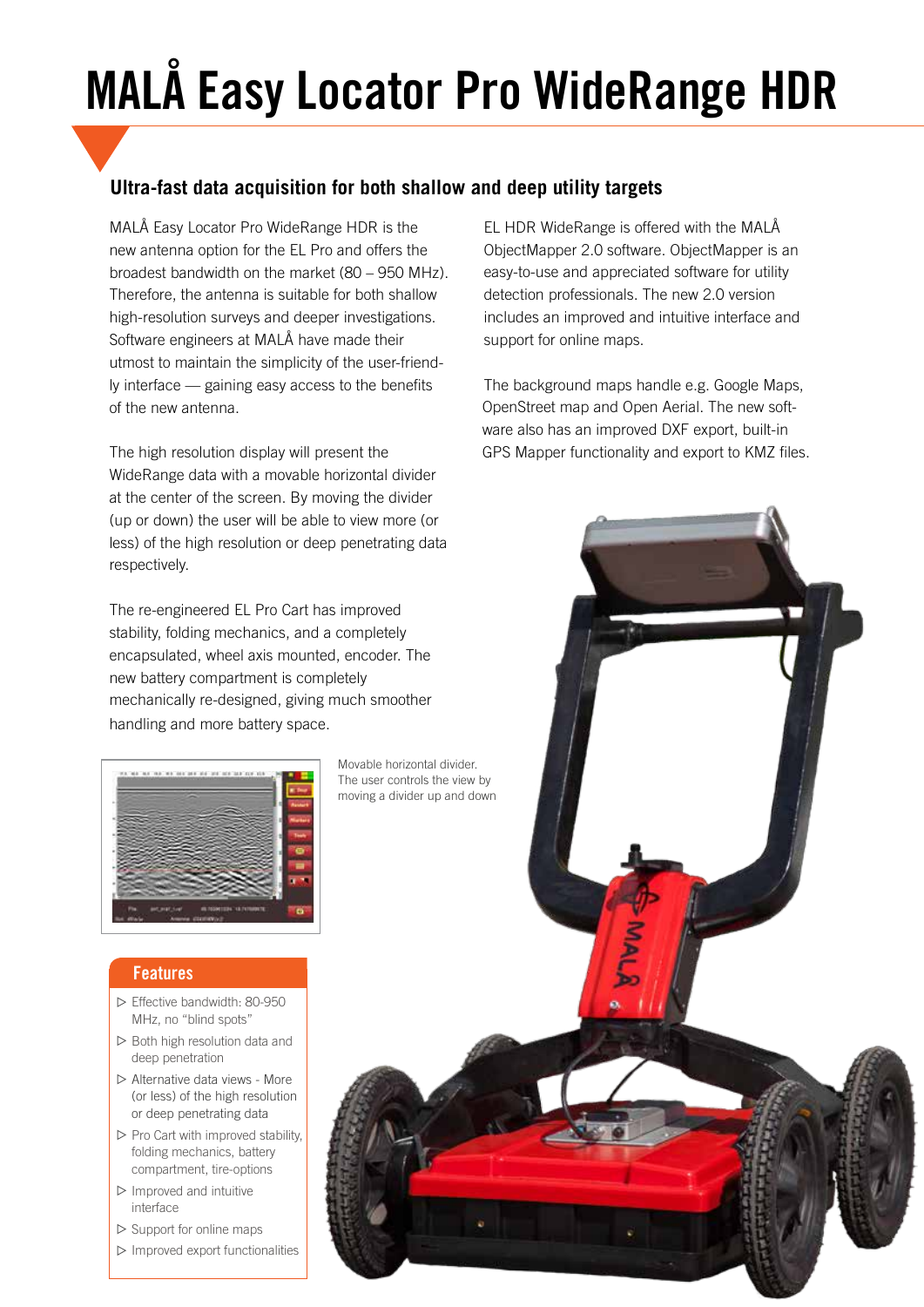

### MALÅ Easy Locator Pro HDR

MALÅ Easy Locator Pro HDR (EL Pro HDR), is the third generation EL, with added features for utility professionals with requirements of post-processing data. MALÅ EL Pro HDR allows for 32 bit data export to processing and visualization software.

MALÅ EL Pro HDR is capable of performing Grid Projects and is bundled with ObjectMapper.

The system has built-in DGPS (SBAS) for positioning, and supports improved positioning through various stand-alone high precision GPS systems.

### *\* THE FEATURE ONLY APPLIES TO 'MALÅ EASY LOCATOR PRO'*

| r Galurgs                              |  |  |
|----------------------------------------|--|--|
| > Easy-to-use foldable all-in-one unit |  |  |

Features

- $\triangleright$  Outstanding data quality  $\triangleright$  Startup within minutes  $\triangleright$  Results directly on-site
- $\triangleright$  Exceptional detection capabilities
- $\triangleright$  Fast data acquisition
- $\triangleright$  Built-in DGPS for improved positioning  $*$
- $\triangleright$  Data export and post-processing software  $\cdot$



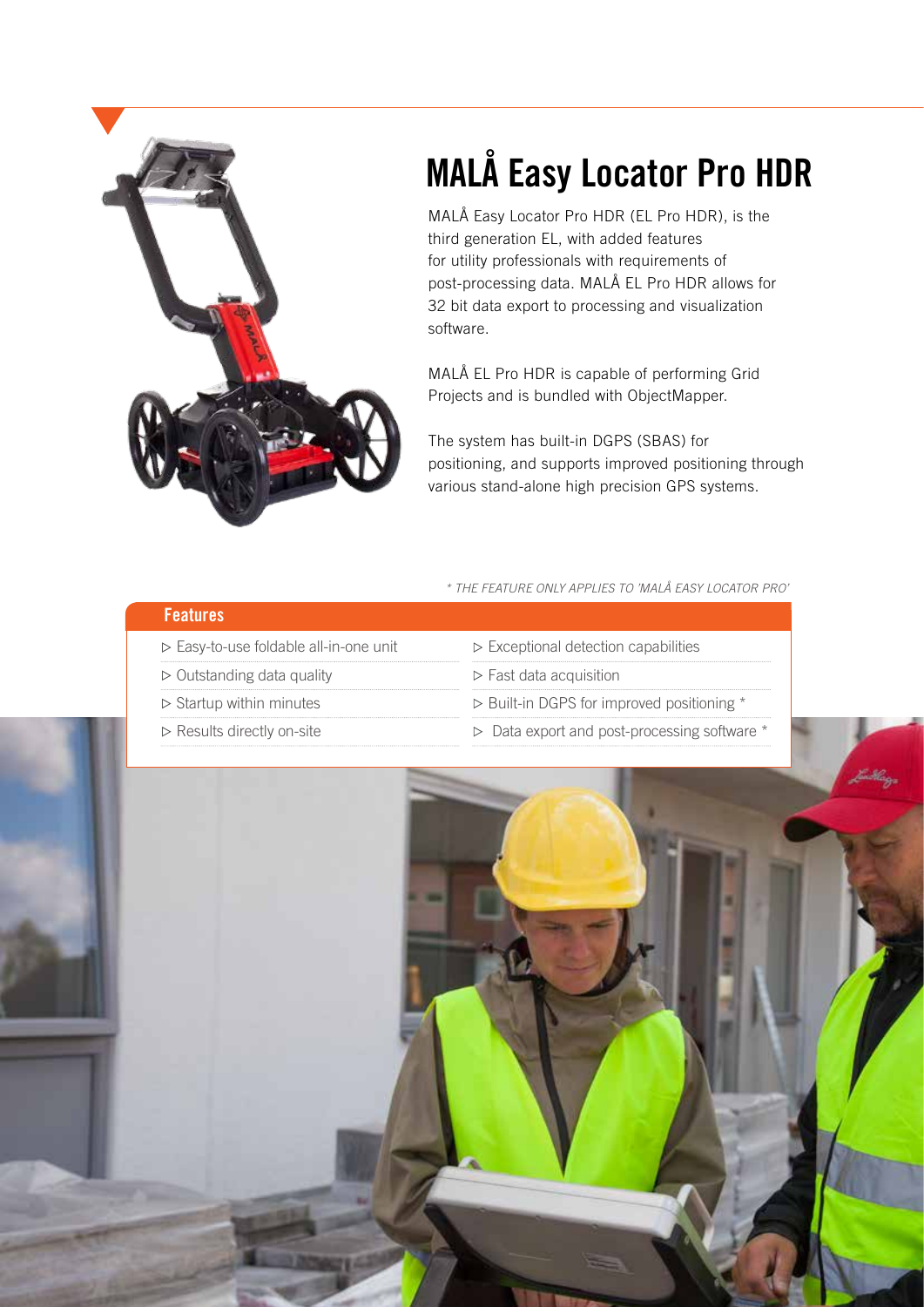## MALÅ Easy Locator HDR

MALÅ Easy Locator, the second generation EL, is a compact and cost-effective system delivering results directly in the field.

The system has a back-up cursor for quick and accurate utility marking and multiple battery management, which gives up to 14 hours of continuous run-time.





### Rough Terrain Cart

The MALÅ Easy Locator antenna, control unit and monitor can also be mounted in the MALÅ Rough Terrain Cart (RTC), increasing the operational capabilities in more rugged terrain.